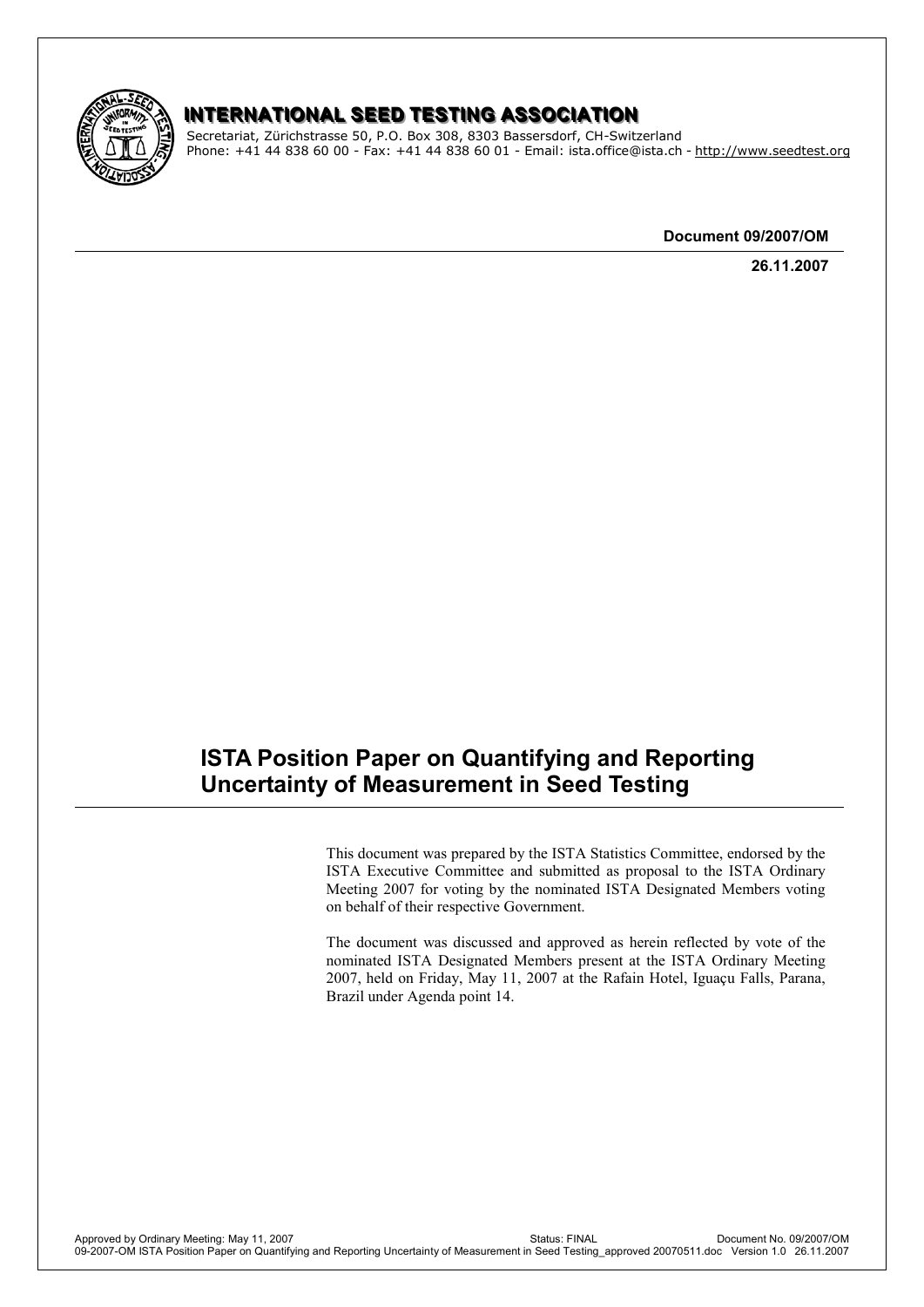# **ISTA Position Paper on Quantifying and Reporting Uncertainty of Measurement in Seed Testing**

The ISTA Rules provide methods for sampling and testing seeds that allow the issue of seed sample certificates and seed lot certificates.

Uncertainty of measurement is a key aspect of ISTA's technical work in Rules establishment.

ISTA's long tradition in working on uncertainty started in 1931, as the very first edition of the ISTA Rules contained tolerance tables. S.R. Miles revised their statistical basis and published a "Handbook of tolerances and of measures of precision for seed testing" (Miles, S.R. (1963), Proc. ISTA, 28(3), 523-686). New tolerance tables continue to be introduced by ISTA as required.

Tolerance tables provide a mechanism for deciding whether the differences in results recorded among replicates for a quality test, or between tests, are acceptable or not acceptable.

The ISTA Accreditation Standard based on ISO Standard 17025 is the basis for ISTA laboratory accreditation. This standard requires under specific conditions a statement on uncertainty of measurement on the test report. For determining uncertainty, the ISO/Guide "Guide to the expression of uncertainty in measurement" is broadly accepted.

In this position paper, it is explained that ISTA is dealing with uncertainty in agreement with ISO requirements to the benefit of its clients by using the concept of tolerance tables for seed testing. Two aspects are specified, quantifying uncertainty of measurement, and reporting uncertainty.

#### **1. Quantifying uncertainty of measurement**

Uncertainty of measurement is defined as "A parameter associated with the result of a measurement, that characterises the dispersion of the values that could reasonably be attributed to the measurand." (International Vocabulary of basic and general terms in Metrology. ISO, Geneva, (1993).

The ISO-Guide and other literature describe two different approaches for quantifying uncertainty:

1. Individual "uncertainty sources" are identified and their contributions quantified. These so called "uncertainty components" are then combined mathematically to obtain a "combined standard uncertainty", from which in a next step an "expanded uncertainty" is derived. Usually, quantifications are made on the standard deviation level.

2. The total variation of estimates is quantified directly in comparative tests, without a detailed analysis of identity and contribution of the various uncertainty sources. From these data, the "combined standard uncertainty" and the "expanded uncertainty" are computed.

ISTA is using a combination of both approaches.

In comparative tests, the total variation of test results is determined according to approach 2. In-house replicates and other factors are also included, allowing the estimation of effects which are considered as potentially being uncertainty components according to approach 1 (e.g. the absolute level of the test result). Statistical distributions, e.g. the binomial or Poisson distribution, are also used as the basis for the random sampling error. From this total variation and identified uncertainty sources tolerance tables are developed. They contain those uncertainty sources that are relevant to specific test situations.

As ISTA is working worldwide, these routine data sets represent variation reported by experienced laboratories at an international level.